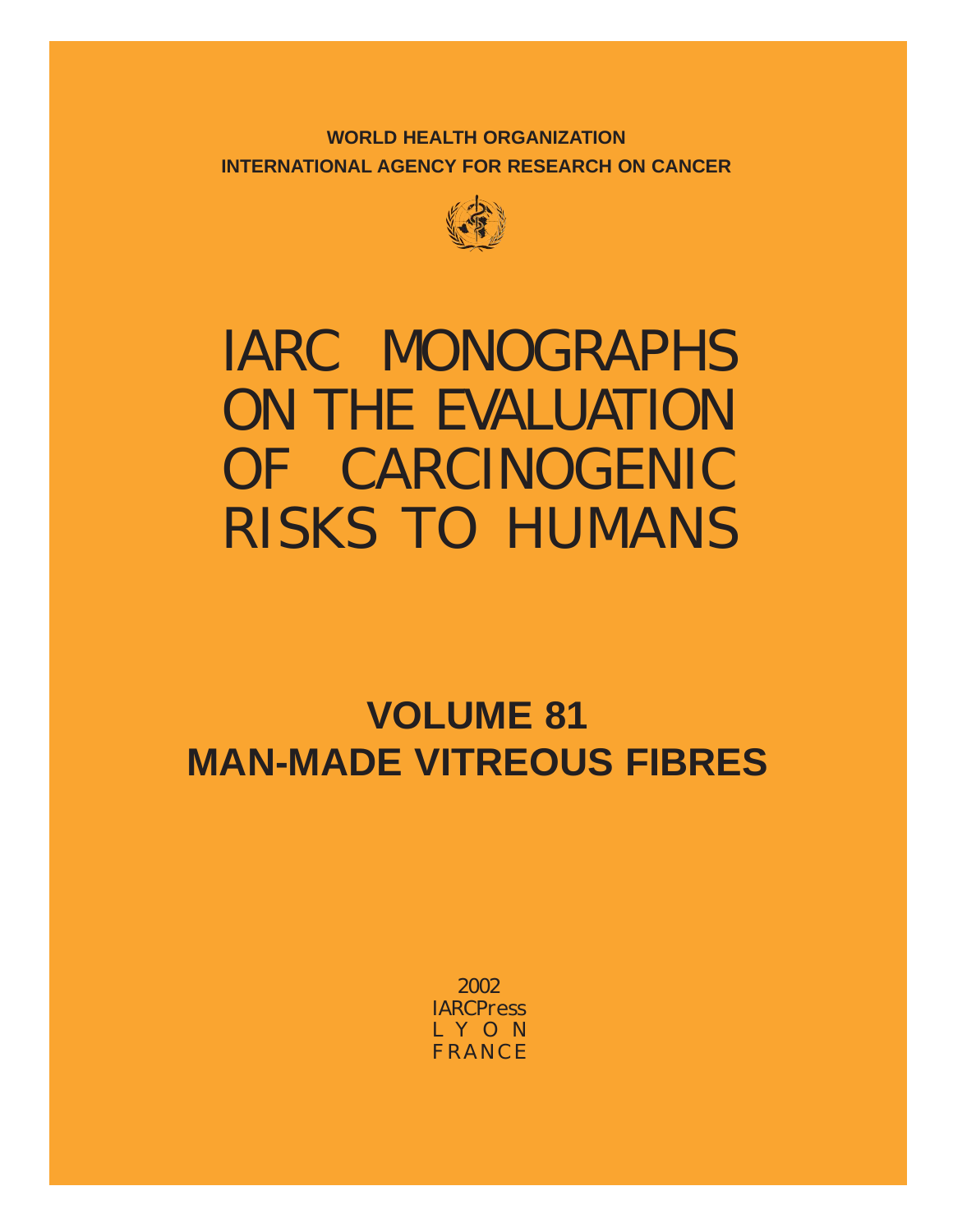

### WORLD HEALTH ORGANIZATION

INTERNATIONAL AGENCY FOR RESEARCH ON CANCER

### **IARC MONOGRAPHS**

### ON THE

## **EVALUATION OF CARCINOGENIC RISKS TO HUMANS**

*Man-made Vitreous Fibres*

### VOLUME 81

This publication represents the views and expert opinions of an IARC Working Group on the Evaluation of Carcinogenic Risks to Humans, which met in Lyon,

9–16 October 2001